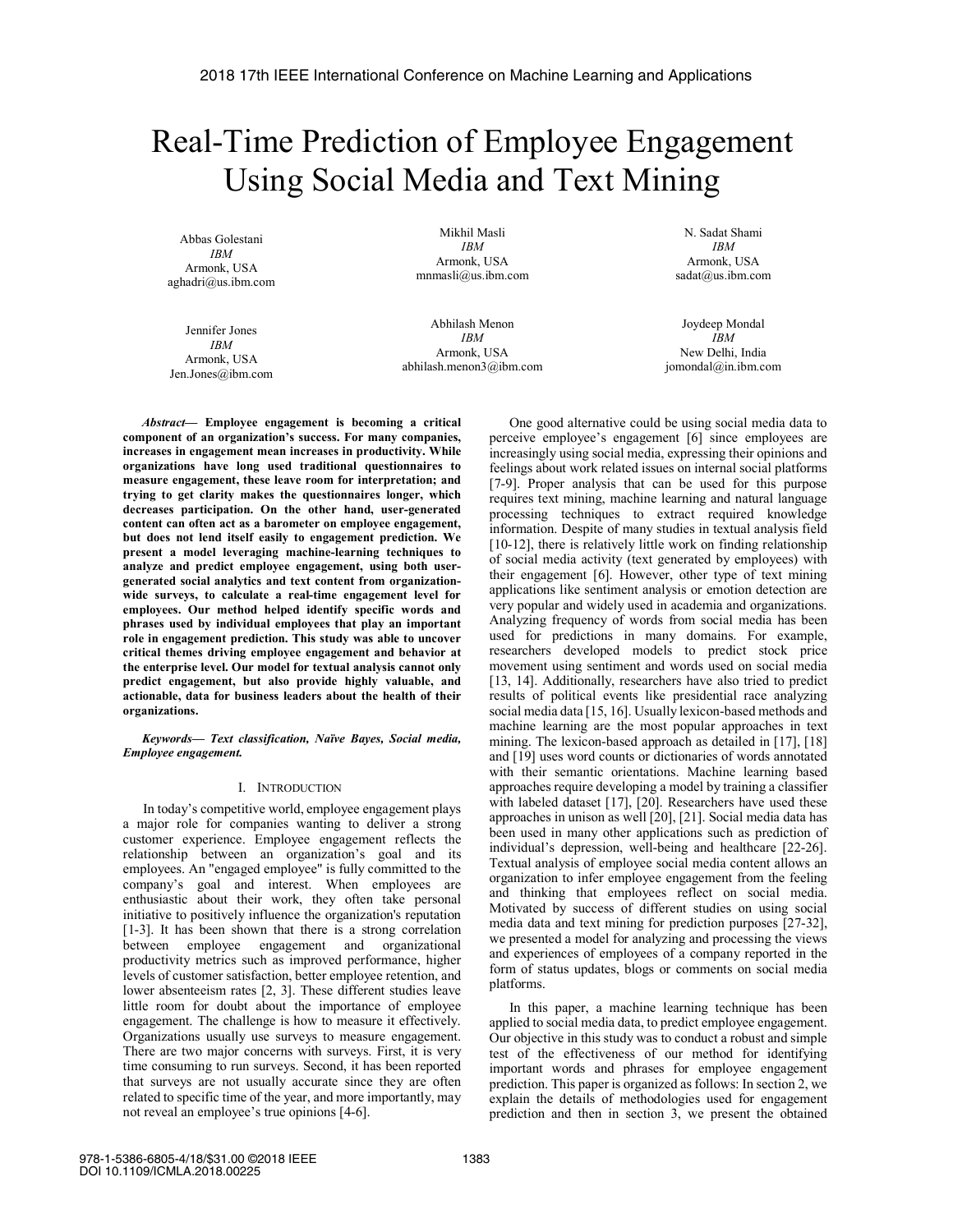results from applying prediction method to the social media data.

# II. METHOD

The general idea is to use machine-learning techniques to capture the level of employee engagement from his/her social activity, as a reflection of his/her thoughts and opinions. The machine-learning model tries to connect the dots between the social media data and employee engagement.

# *A. Dataset*

The study was conducted for IBM, a large multinational company that operates in more than 170 countries and has approximately 400,000 employees around the globe. The company has an internal social media available to all employees [6]. The platform supports main social media features such as status updates, blog posts, and online community forum posts. For this study, we gathered 'public' records from the IBM internal social media anonymously. The social data is available only for people with social activity, which is around 130,000 posts each month by 40,000 employees.

Each year, an employee engagement survey is conducted in the company for better understanding of the employee experience and identifying possible areas where the company can improve. Based on previous studies [2, 6], employee engagement is measured using three criteria: pride ("I am proud to work for [company name]"), work experience ("For me, [company name] is a great place to work"), and advocacy ("I would recommend [company name] to a good friend as a place to work"). Each question was rated on a scale of 1=strongly disagree, to 5=strongly agree. The average of these three questions was the Employee Engagement Index (EEI) [6]. For the purpose of prediction, we constructed two classes based on the EEI: class 1 "Disengaged", is EEI less than 4 and class 2 "Engaged" is EEI equal to 4 and above. Usually about 55% of employees (220,000) respond to the engagement survey. Therefore, there are two kinds of datasets: enterprise social media data and annual engagement survey data.

#### *B. Algorithm*

Our method for employee engagement prediction is based on the Naïve Bayes Multinomial method and an optimization process. The general idea is to find unique set of words and phrases for prediction of employee engagement. These set of words and phrases (linguistic features) represents the "engaged" or "disengaged" behavior of employees. Subsequently these linguistic features could shed light on engagement drivers and barriers and can help business leaders to react and make appropriate decisions accordingly.

To build a model for predicting employee engagement, we collected anonymized 'internally public' social media data for Nov-2015, Oct-2016 and Oct-2017 months for which we also had employee engagement survey responses. After lowercasing post texts, tokenizing texts to unigrams, and removing stop words, we were left with a vocabulary of 68,271 words. Using TF-IDF of words as features, we trained the Naïve Bayes Multinomial classifier to predict binary engaged/disengaged class corresponding to EEI in the survey. The summary of the proposed method has been shown in Fig. 1. Here are the details of proposed method on ground truth data.

The Naïve Bayes Multinomial model uses the frequency of words, not just their presence or absence [33]. In the Multinomial model, a social media post (Snippet) is a sequence of words, coming from a specific vocabulary [34]. Let  $x_i$  be the Multinomial model feature vector for the  $i$  th social media post Si. The  $t$  th element of  $x_i$ , written  $x_{it}$ , is the count of the number of times word  $w_t$  occurs in snippet  $S_i$ . Let  $n_i = \sum_t x_{it}$  be the total number of words in snippet  $S_i$ .

Let  $P(w_t | C)$  be the probability of word  $w_t$  occurring in class *C* (engaged or disengaged), estimated using the word frequency information from the snippet feature vectors. We make the Naïve Bayes assumption, that the probability of each word occurring in the snippet is independent of the occurrences of the other words. We can then write the snippet likelihood  $P(S_i \mid C)$  as a multinomial distribution, where the number of draws corresponds to the length of the snippet, and the proportion of drawing item *t* is the probability of word type *t* occurring in a snippet of class  $C$ ,  $P(w_t | C)$ .

$$
P(S_i|C) \sim P(x_i|C) = \frac{n_i!}{\prod_{t=1}^{|V|} x_{it}!} \prod_{t=1}^{|V|} P(w_t|C)^{x_{it}}
$$
  

$$
\propto \prod_{t=1}^{|V|} P(w_t|C)^{x_{it}}
$$
 (1)

We won't need the normalization coefficient  $n_i! / \prod_t x_{it}!$ , because it does not depend on the class *C*. The numerator of the right-hand side of this expression can be interpreted as the product of word likelihoods for each word in the snippet, with repeated words taking part for each repetition [33].

The parameters of the likelihood are the probabilities of each word given the snippet class  $P(w_t | C)$ , and the model parameters also include the prior probabilities *P(C)*. To estimate these parameters from a training set of snippets labelled with class  $C = k$ , let  $z_{ik}$  be an indicator variable which equals *1* when Si has class *C=k*, and equals *0* otherwise. If *N* is again the total number of snippets, then we have:

|                  |                                    |           |                      |                 |                       |                      | <b>Training Set Evaluation</b> |                  |                         | Classifier Output |
|------------------|------------------------------------|-----------|----------------------|-----------------|-----------------------|----------------------|--------------------------------|------------------|-------------------------|-------------------|
| Nov 2015         |                                    |           |                      |                 |                       | 2015 survey          | Predict 2015 responses         | $Acc = 74\%$ EID |                         | EEI               |
| Social data      | Find employees with                | 11,519    |                      |                 | <b>Model Training</b> | <b>Trained Model</b> |                                |                  |                         | disengaged        |
| 220060 employees | survey response<br>and social data | employees | Feature<br>extractor | 48,271<br>words | (Naive Bayes)         |                      | <b>Test Set Evaluation</b>     |                  |                         | engaged           |
|                  |                                    |           |                      |                 |                       | 2016 survey          | Predict 2016 responses         | $Acc. = 70%$     | $\overline{\mathbf{z}}$ | engaged           |
|                  |                                    |           |                      |                 |                       |                      |                                | $Acc. = 71%$     |                         | .                 |
|                  |                                    |           |                      |                 |                       | 2017 survey          | Predict 2017 responses         |                  | n                       | disengaged        |

Fig. 1. Summary of model for engagement prediction using social activity and engagement survey data.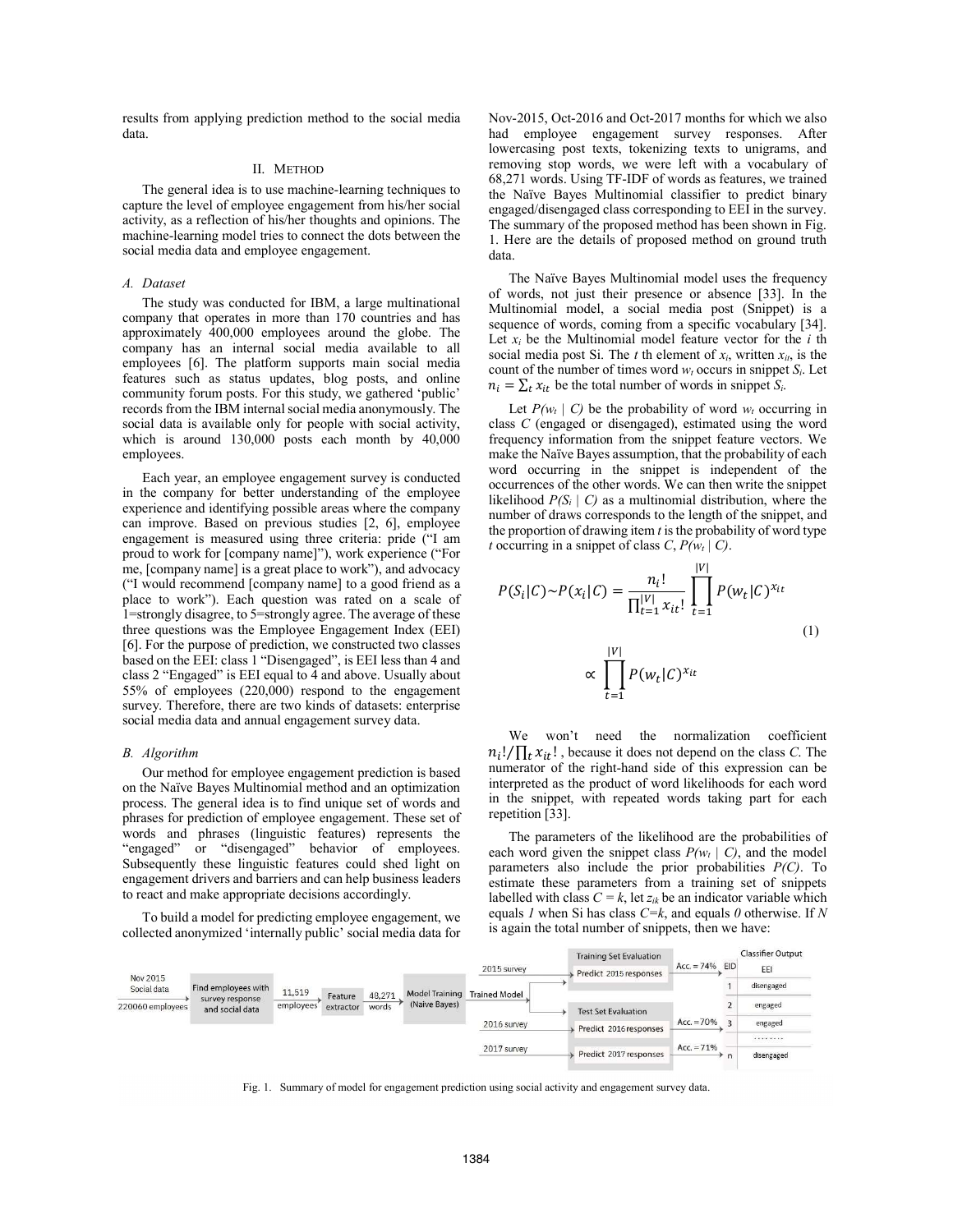$$
P(w_t|C = k) = \frac{\sum_{i=1}^{N} x_{it} z_{ik}}{\sum_{s=1}^{|V|} \sum_{i=1}^{N} x_{is} z_{ik}}
$$
(2)

an estimate of the probability  $P(w_t | C=k)$  as the relative frequency of  $w_t$  in snippets of class  $C=k$  with respect to the total number of words in snippets of that class.

If there are *N* snippets in total in the training set, then the prior probability of class  $C = k$  may be estimated as the relative frequency of snippets of class *C=k* (let *Nk* be the total number of snippets of class *C=k*):

$$
P(C = k) = \frac{N_k}{N}
$$
 (3)

Thus, given a training set of snippets (each labelled with a class) and a set of K classes, we can estimate a multinomial text classification model as follows:

- Define the vocabulary  $V$ ; the number of words in the vocabulary defines the dimension of the feature vectors.
- 2. Count the following in the training set:
	- a. *N* the total number of snippets,
	- b. *Nk* the number of snippets labelled with class *C=k*, for each class *k=1 (disengaged), 2 (engaged).*
	- c.  $x_{it}$  the frequency of word  $w_t$  in snippet  $S_i$ , computed for every word  $w_t$  in *V*.
- 3. Estimate the likelihoods  $P(w_t | C=k)$  using (2).
- 4. Estimate the priors *P(C=k)* using (3).

To classify an unlabeled snippet  $S_i$ , we estimate the posterior probability for each class using (1):

$$
P(C|S_j) = P(C|x_j)
$$
  
\n
$$
\propto P(x_j|C)P(C)
$$
  
\n
$$
\propto P(C) \prod_{t=1}^{|V|} P(w_t|C)^{x_{jt}}
$$
\n(4)

The words that do not occur in the snippet (i.e., for which  $x_{it} = 0$ , do not affect the probability (since  $p^0 = 1$ ). Thus, we can write the posterior probability in terms of words u, which occur in the snippet:

$$
P(C|S_j) \propto P(C) \prod_{h=1}^{len(D_i)} P(u_h|C) \tag{5}
$$

Where  $u_h$  is the  $h$  th word in snippet  $S_i$ . The snippets will be classified to the class with highest probability. The final step is to aggregate the results at user level to determine if the employee is engaged or disengaged by voting process. For example, a given employee with 5 disengaged snippets (posts) and 4 engaged snippets, will be classified as a disengaged

employee. In the case of a tie, the employee will be classified as engaged.

## III. RESULTS

Our objective in this study was to conduct a robust test of the effectiveness of our framework for prediction of employee's engagement and introducing a set of events inferred by algorithm that could help business leaders to react accordingly.

The survey responses provide us with ground truth data for training and testing an engagement prediction model. We built a classifier by training a Naïve Bayes multinomial model under 10-fold cross validation. The classifier was trained on the social media data from Nov-2015 and corresponding EEI class values from the November 2015 survey; this model was tested on two unseen datasets of similar structure pertaining to Oct 2016 and Oct 2017. In preliminary testing, employees' social data during Nov 2015, Oct 2016 and Oct 2017 were monitored since the company engagement survey ran on those times and we were able to evaluate the performance of the engagement prediction model. For comparing the quality of prediction, four measures of accuracy, true positive rate (sensitivity), true negative rate (specificity), precision, and ROC area have been used. The global accuracy shows the percentage of correctly classified samples. The true positive (negative) rate presents the percentage of true classified positive (negative) samples. Precision is also referred to as positive predictive value. Finally, ROC area reveals sensitivity by measuring the fraction of true positives out of the positives and specificity by measuring the fraction of true negatives out of the negatives.

We evaluated the accuracy of our classifier by comparing predicted responses against survey responses from each year's engagement survey. Upon comparing with Nov-2015 survey response data, the training accuracy was 74%. To evaluate the robustness of our classifier, we tested our model accuracy on Oct-2016 and Nov-2017 survey response data. We obtained a predictive accuracy of 70% and 71% respectively for these test datasets. At this stage, we had built a classifier that can predict binary labels of engaged and disengaged for EEI (calculated from the survey questions) with reasonable accuracy.

As a first step in building the classifier, we filtered the set of employees who had both participated in the Nov 2015 survey and had contributed to enterprise social media in the same month – a total of 11,727 employees. We created a table with two columns: text (comment, blog post…) and EEI (engaged or disengaged). We trained the model to predict binary engaged/disengaged class using words and phrases of employee's social activity. For the training dataset (November 2015 social data), using 10-fold cross-validation, our model has a total accuracy of 74%, the two classes being predicted with almost the same accuracy. The accuracy of the prediction on training datasets with 10-fold cross-validation has been shown in Table I.

TABLE I. RESULTS OF ENGAGEMENT PREDICTION BY NAÏVE BAYES MULTINOMIAL MODEL ON TRAINING DATASET.

| <b>Class</b>      | <b>TP Rate (Recall)</b> | Precision<br><b>ROC</b> Area |      |
|-------------------|-------------------------|------------------------------|------|
| <b>Disengaged</b> | 0.71                    | 0.74                         | 0.79 |
| Engaged           | 0.76                    | 0.72                         | በ 79 |
| Total             |                         |                              |      |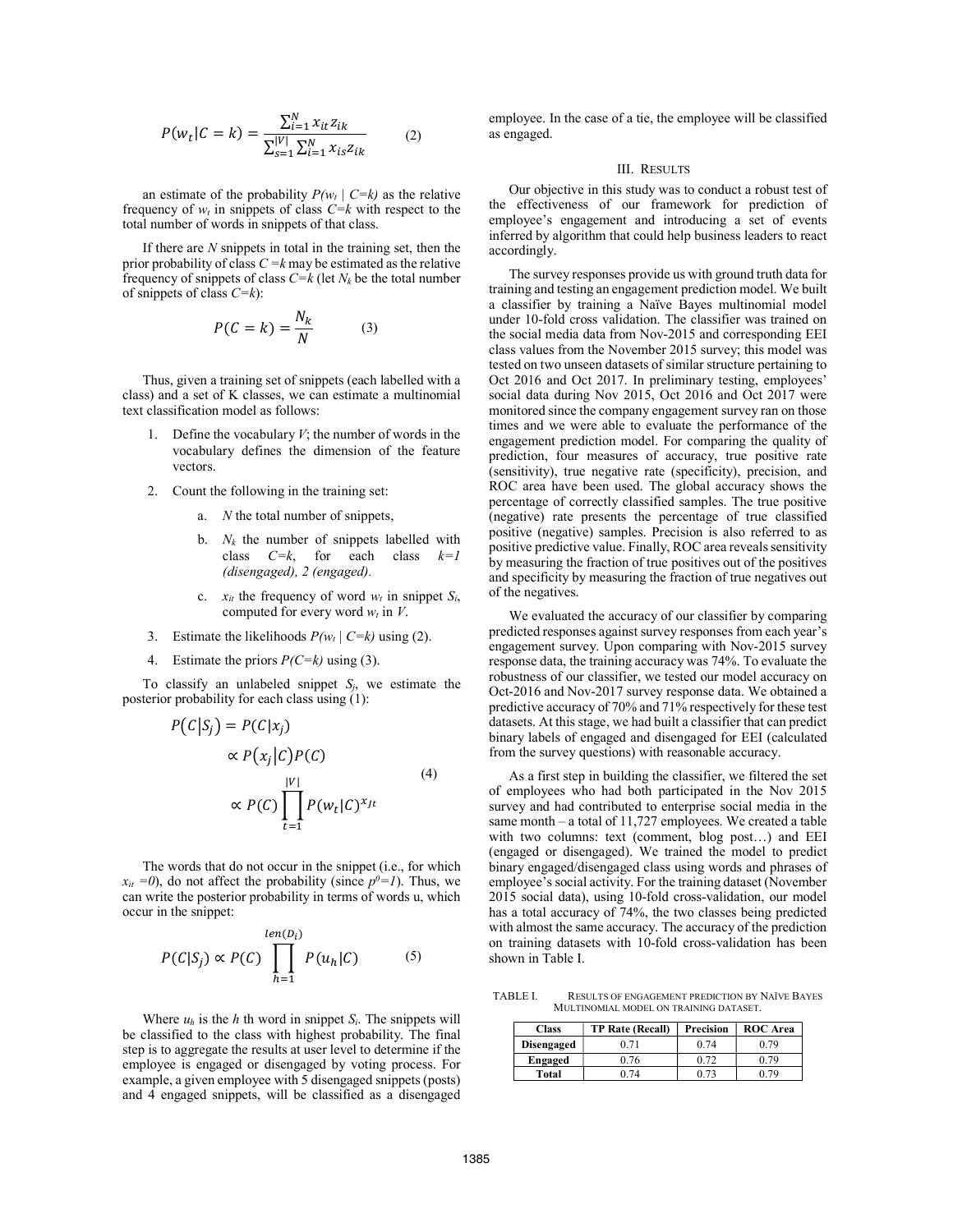To evaluate the robustness of our model, we tested the model accuracy on Oct-2016 and Oct-2017 survey response data, which are completely separate dataset from the dataset used at training stage but retained similar structure. We obtained a predictive accuracy of 70% and 71% respectively for these test datasets (Table II and Table III), which clearly demonstrated that textual social media data can be used to predict employee engagement with reasonable accuracy on unseen data.

| <b>Class</b>      | <b>TP Rate (Recall)</b> | Precision | <b>ROC</b> Area |  |  |
|-------------------|-------------------------|-----------|-----------------|--|--|
| <b>Disengaged</b> | 0.68                    | 0.71      | 0.75            |  |  |
| <b>Engaged</b>    | 0.72                    | 0.69      | 0.75            |  |  |
| Total             | 0.70                    | 0.69      | 0.75            |  |  |

TABLE II. RESULTS OF ENGAGEMENT PREDICTION BY NAÏVE BAYES MULTINOMIAL MODEL ON TEST DATASET (OCT-2016).

TABLE III. RESULTS OF ENGAGEMENT PREDICTION BY NAÏVE BAYES MULTINOMIAL MODEL ON TEST DATASET (OCT-2017).

| <b>Class</b>      | <b>TP Rate (Recall)</b> | Precision | <b>ROC</b> Area |  |  |
|-------------------|-------------------------|-----------|-----------------|--|--|
| <b>Disengaged</b> | 0.71                    | 0.72      | 0.76            |  |  |
| <b>Engaged</b>    | 0.70                    | 0.69      | 0.76            |  |  |
| Total             | 0.70                    | 0.71      | 0.76            |  |  |

Since this model heavily relied on social activity in particular, the text used by individuals and the size of vocabulary used by the model plays an important role. Fig. 2 shows the performance of engagement prediction by the model in relation to vocabulary size. The model reaches a maximum overall accuracy of 74% and it has its best performance at a larger vocabulary size (number of words used).



Fig. 2. Performance of engagement prediction in relation to vocabulary size (number of words) on training dataset.

Engagement data usually is reviewed at aggregate level such as business unit or geo since that will allow leaders to be mindful of addressing challenges specific to each segment in a way that creates meaning and purpose. To have an understanding of engagement at aggregate level (like country or business unit), we used a metric called 'Percent favorable' which is percentage of the responses with a positive attitude in that particular segment. In other words, percent favorable is the percentage of engaged label in the target dataset. For this study, 36 segments have been selected to evaluate the performance of proposed method at aggregate level. 18 segments are business units such as Watson, Systems, Cloud… and 18 segments are based on geos such as East Europe, Nordic, Middle East, etc. Our model predicted the engagement scores of 29 segments (out of 36) correctly in 2015. In this case, the total accuracy is about 81%, which shows high level of accuracy at aggregate level. The accuracy of engagement prediction at segment level for 2015, 2016 and 2017 have been shown in Table IV.

TABLE IV. RESULTS OF ENGAGEMENT PREDICTION BY NAÏVE BAYES MULTINOMIAL MODEL ON DIFFERENT SEGMENTS.

| Year | <b>TP Rate (Recall)</b> | Precision | <b>ROC</b> Area |
|------|-------------------------|-----------|-----------------|
| 2015 | 0.81                    | 0.8       | 0.84            |
| 2016 | 0.81                    | 0.8       | 0.84            |
| 2017 | 0.83                    | 0.81      | 0.86            |

We used the same model to predict employee engagement in next three years (2015, 2016 and 2017) as well. As demonstrated, our model achieved high level of accuracy. Since our model had no assumption about the history of individuals' engagement scores and did not use that for prediction, the model has flexibility for prediction and the only feature that matters is current social activity of individuals, which reflects the current thinking and mindset of individuals. We opted for Naïve Bayes classifier because of its robustness to overfitting [33] and its ability to deliver high prediction accuracy in comparison to several other classifiers that we tried, including SVM, Random Forest, Decision Tree and Adaptive Boosting. To control for any spurious overfitting, we re-ran our Naïve Bayes multinomial model with L2-regularization in addition to the 10 fold crossvalidation we already had, but did not observe any significant improvement in the prediction accuracy. A key characteristic of Naïve Bayes Multinomial learning methods is a built-in way to control the bias-variance trade-off by managing special parameters introduced to the model. We limit the parameters that can prevent learning algorithms from generalizing beyond their training set. Naïve Bayes Multinomial model performs better particularly on segments with more frequent social activity. The important thing about Naïve Bayes Multinomial is its reliance on social activity of individuals.

The predictive modeling provides a list of words and phrases that have appeared in engaged employee's profile along with the probability associated to each word (or phrase). Our model also provides a list of words and phrases that have appeared in disengaged employee's profile along with the probability associated to each word (or phrase). With this information, we will be able to investigate engagement drivers and barriers since we have access to the topics and phrases that each engaged and disengaged groups have used. Less participation can increase the possibility of error. In addition, the self-censorship can put the prediction in jeopardy. This model can work best in platforms with high social activity and highly transparent environments.

### IV. CONCLUSION

In this study, machine-learning techniques have been used to predict employee engagement from social activity of employees. We demonstrated that employee engagement